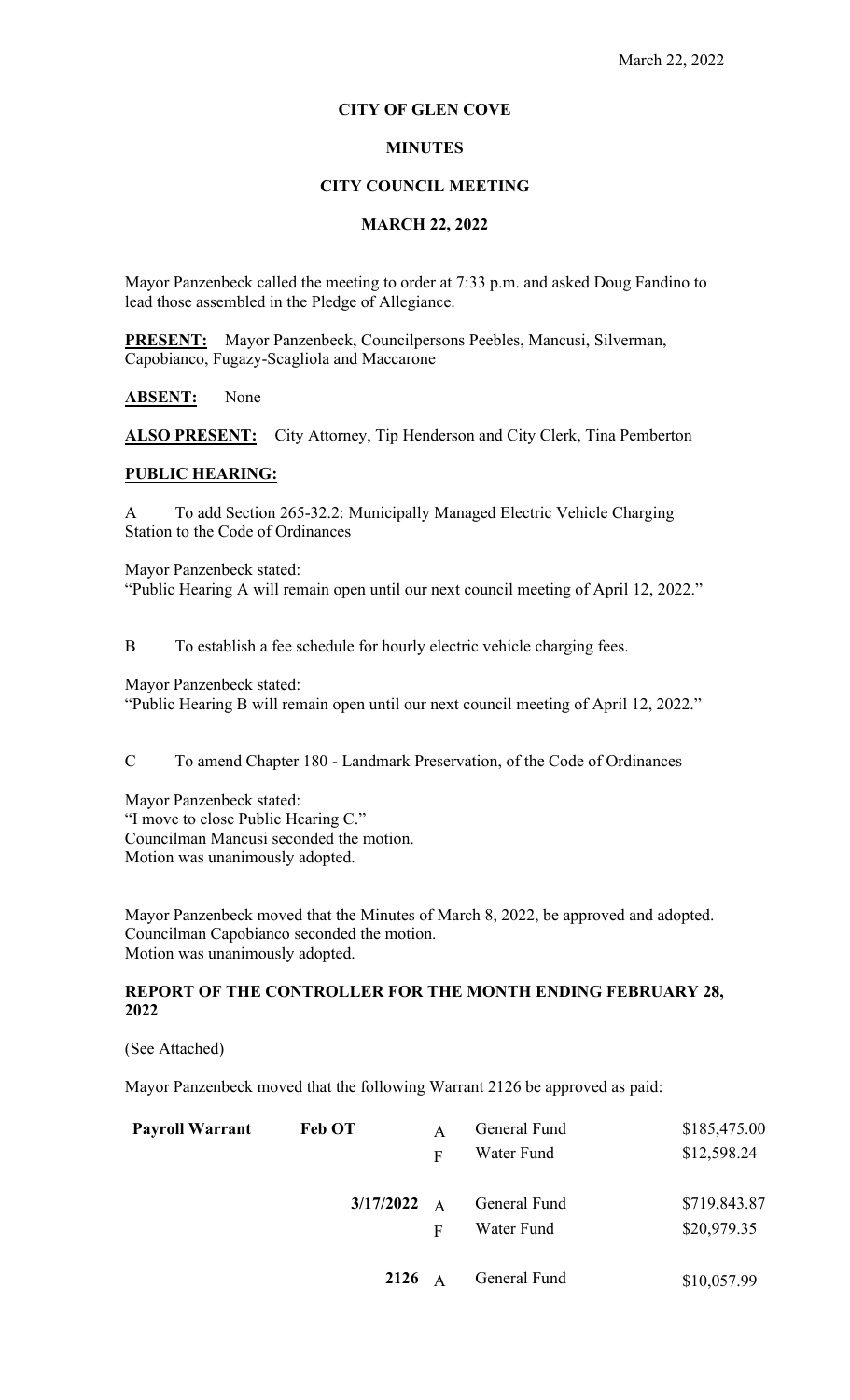|       | $CT$ Ferry   |             |
|-------|--------------|-------------|
| $F -$ | Water Fund   |             |
| H     | Capital Fund | \$44,327.67 |
|       | MS Insurance |             |
|       | TA Agency    |             |
|       | TE Trust     |             |
|       |              |             |

Councilwoman Silverman seconded the motion. Motion was unanimously adopted.

Mayor Panzenbeck moved that the following Warrant 2206 be approved as paid:

|           | $2206$ A General Fund | \$1,065,935.11 |
|-----------|-----------------------|----------------|
| CT        | Ferry                 | \$81.98        |
| F         | Water Fund            | \$117,881.86   |
| H         | Capital Fund          | \$245,209.89   |
| MS        | Insurance             |                |
| <b>TA</b> | Agency                |                |
| TF        | Trust                 |                |
|           |                       |                |

Councilwoman Silverman seconded the motion. Motion was unanimously adopted.

Mayor Panzenbeck offered Resolution 7A and moved for its adoption.

### Resolution 7A

**WHEREAS**, a continuous recruitment eligible list was established and said list was certified for the position of Purchasing Clerk by the Glen Cove Municipal Civil Service Commission; and

**WHEREAS**, Jenna C. Belfiore is certified as eligible under said list by the Glen Cove Municipal Civil Service Commission; and

**NOW, THEREFORE, BE IT RESOLVED**, that, Jenna C. Belfiore is hereby appointed as a Purchasing Clerk with the Finance Department at an annual salary of \$43,957 (Grade 7, Step 0) effective date of March 23, 2022.

Budget Line: A1310-51101

Councilwoman Silverman seconded the motion. Resolution 7A was unanimously adopted.

Mayor Panzenbeck offered Resolutions 6A, 6B, 6C, 6D, 6E, 6F, 6G, 6H, 6I, 6J, 6K, 6L, 6M, 6N, 6O, 6P, 6Q, 6R, 6S, 6T, 6U, 6V, 6W, and 6X, and moved for their adoption.

# Ordinance 6A

**BE IT ORDAINED,** that the City Council hereby amends Chapter 180 Landmarks Preservation, of the Code of Ordinances, as per attached.

(See Attached)

Resolution 6B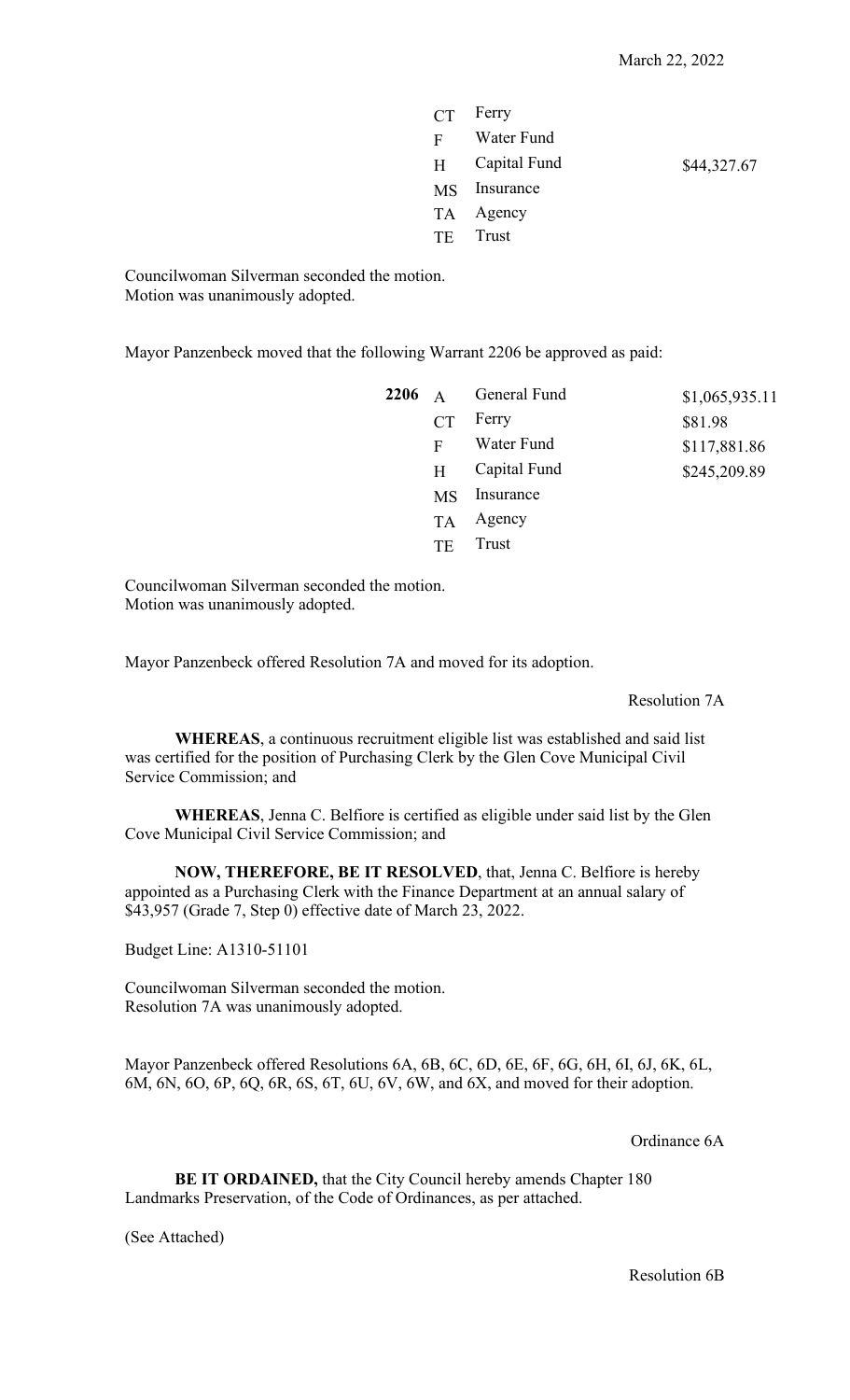**BE IT RESOLVED,** that the City Council hereby authorizes the City Attorney to settle the following tax certiorari claim as indicated:

| Location                    | <b>Refund</b>          |  |
|-----------------------------|------------------------|--|
| 122 Forest Avenue           | \$4,356.00<br>City Tax |  |
| Sec. 23, Blk 54, Lot(s)     |                        |  |
| 4 St. Rocco Place           | \$5,736.00<br>City Tax |  |
| Sec. 22, Blk. 2, Lot(s) 246 |                        |  |
| Jackson Lane                | City Tax<br>.00        |  |
| Sec. 31, Blk. 31, Lot 8;9   |                        |  |

Funding: A1930-55950

Resolution 6C

**BE IT RESOLVED,** that the City Council hereby authorizes the Mayor to accept the proposal of and enter into an agreement with LiRo Engineers, Inc., to provide professional services in conjunction with the City of Glen Cove 2022 Capital Roadway Program with a projected construction budget of \$1.5 million with services to be inclusive of survey, design, bid phase support and required soil borings for the not to exceed amount inclusive of out of pocket expenses of \$170,300.

Funding: H5110-52260-2009

Resolution 6D

**BE IT RESOLVED,** that the City Council hereby authorizes the Mayor to extend an agreement with PKF O'Connor Davies, LLP, to provide audit services through fiscal year ending December 31, 2025, at an annual basic fee of \$75,000 for years 2022 – 2024 and \$76,500 for fiscal year ended 2025 and a \$1,500 fee for the annual New York State Department of Transportation audit only when such audit is required.

Funding Line: A1310-55438

Resolution 6E

# **RESOLUTION AUTHORIZING THE CITY OF GLEN COVE POLICE DEPARTMENT TO ACCEPT A GRANT IN THE AMOUNT OF \$250,000 FROM THE DORMITORY AUTHORITY OF THE STATE OF NEW YORK PROJECT ID#24504**

**WHEREAS,** the Glen Cove Police Department ("GCPD") applied for a grant administered by the Dormitory Authority of the State of New York ("DASNY") through the State Municipal Facilities Program ("SAM") on behalf of the City of Glen Cove ("CITY") in order to receive funding for the Purchase and Replacement of five (5) Police Patrol Vehicles; and

**WHEREAS,** the GCPD, working in conjunction with New York State Assemblyman Charles D. Lavine and his office, has been awarded a grant in the amount of \$250,000 from DASNY for the subject project; and

# **NOW HEREBY BE IT RESOLVED,**

- 1. The City of Glen Cove is hereby authorized to accept the grant from DASNY for the Purchase and Replacement of five (5) Police Patrol Vehicles; and
- 2. The Mayor is hereby authorized to enter and execute a Grant Disbursement Agreement ("GDA") with DASNY regarding the administration of the grant herein; and
- 3. The City Attorney, City Controller, and the Mayor are hereby authorized execute required exhibits to the GDA.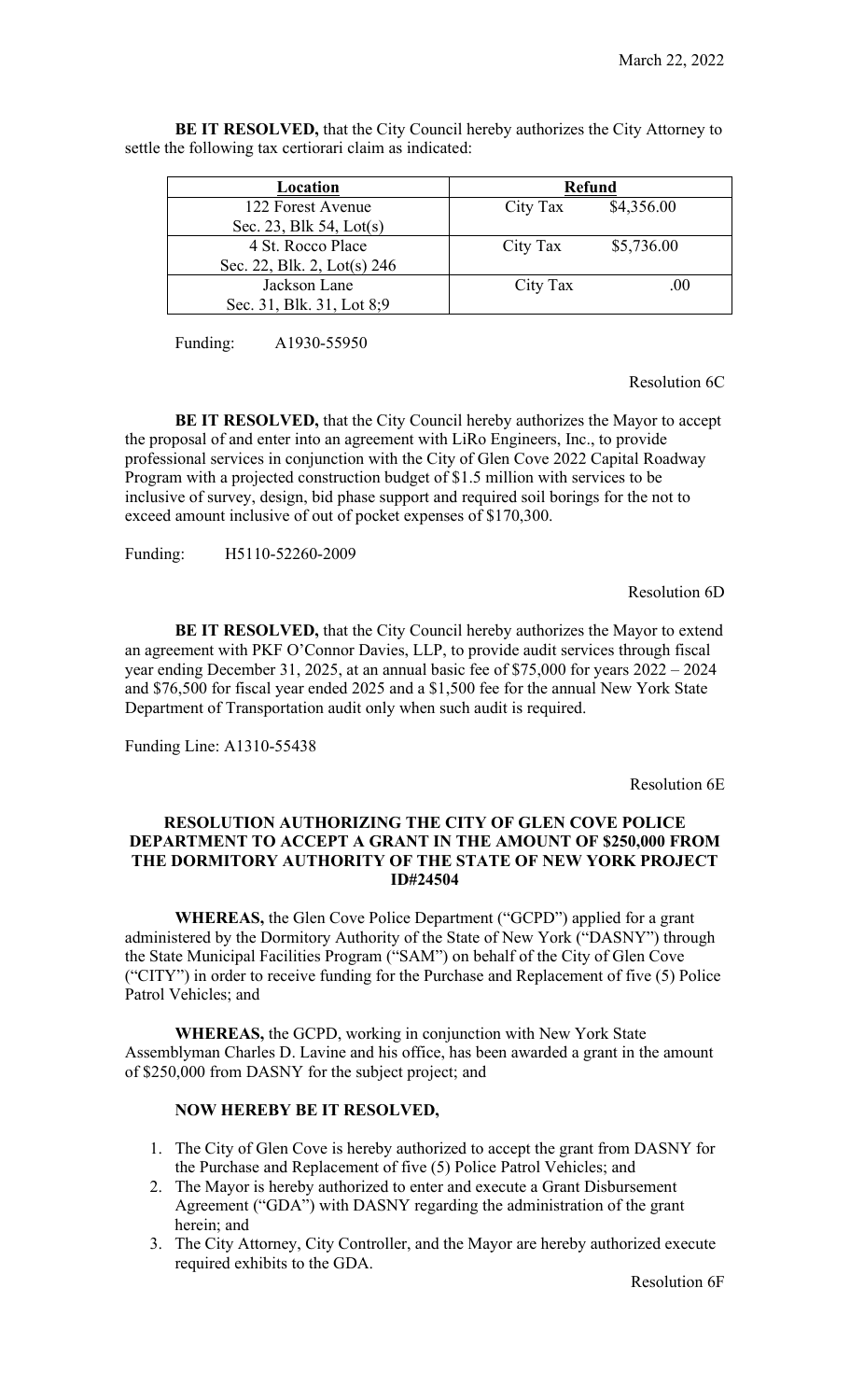**BE IT RESOLVED,** that the City Council hereby approves Budget Transfers and Amendments as submitted and reviewed by the City Controller.

(See attached)

### Resolution 6G

**BE IT RESOLVED,** that the City Council hereby authorizes the Mayor to enter into standard commercial security agreements with Telstar Security Systems, Inc, to provide security monitoring and service for various departments, as indicated:

| Location                        | <b>Amount Per Month</b> | <b>Fund Line</b> |
|---------------------------------|-------------------------|------------------|
| City Hall 1 <sup>st</sup> Floor | \$36                    | A1490-55438      |
| City Hall 3rd Floor             | \$38                    | A1490-55438      |
| Harbor Patrol                   | \$33                    | A5120-55438      |
| Senior Center                   | \$38                    | A7030-55438      |
| Youth Bureau                    | \$38                    | A7050-55438      |
| Water Dept. $-20$ Nancy         | \$38                    | F8300-55438      |
| Court                           |                         |                  |
| Water Dept. $-105$ Duck         | \$38                    | F8300-55438      |
| Pond Rd.                        |                         |                  |
| Water Dept. $-105$ Duck         | \$38                    | F8300-55438      |
| Pond Rd. (Pump Station)         |                         |                  |
| Water Dept. $-6$ Kelly St.      | \$38                    | F8300-55438      |
| Water Dept. $-68$               | \$38                    | F8300-55438      |
| McLoughlin St.                  |                         |                  |

Resolution 6H

**BE IT RESOLVED,** that the City Council hereby authorizes the Mayor to enter into a standard fire alarm agreement with Telstar Security Systems, Inc., to provide monitoring and inspections, for the Glen Cove Senior Center, in the amount of \$43.00 per month.

Funding: A7030-55438

Resolution 6I

**BE IT RESOLVED,** that the City Council hereby authorizes the Mayor to renew the Office 365 annual subscription licenses with Microsoft, in the amount of \$25,150.26. (RG/IT) (Proposed by Mayor Panzenbeck) Funding: A1680-55405

Resolution 6J

**BE IT RESOLVED,** that the City Council hereby authorizes the Mayor to enter into an agreement with D&B Engineers and Architects to provide professional services relative to the mandated compliance with the New York State Department of Environmental Conservation Municipal Separate Storm Sewer Systems (MS4) General Permit, with a maximum fees of \$21,300.

Funding: A1490-55438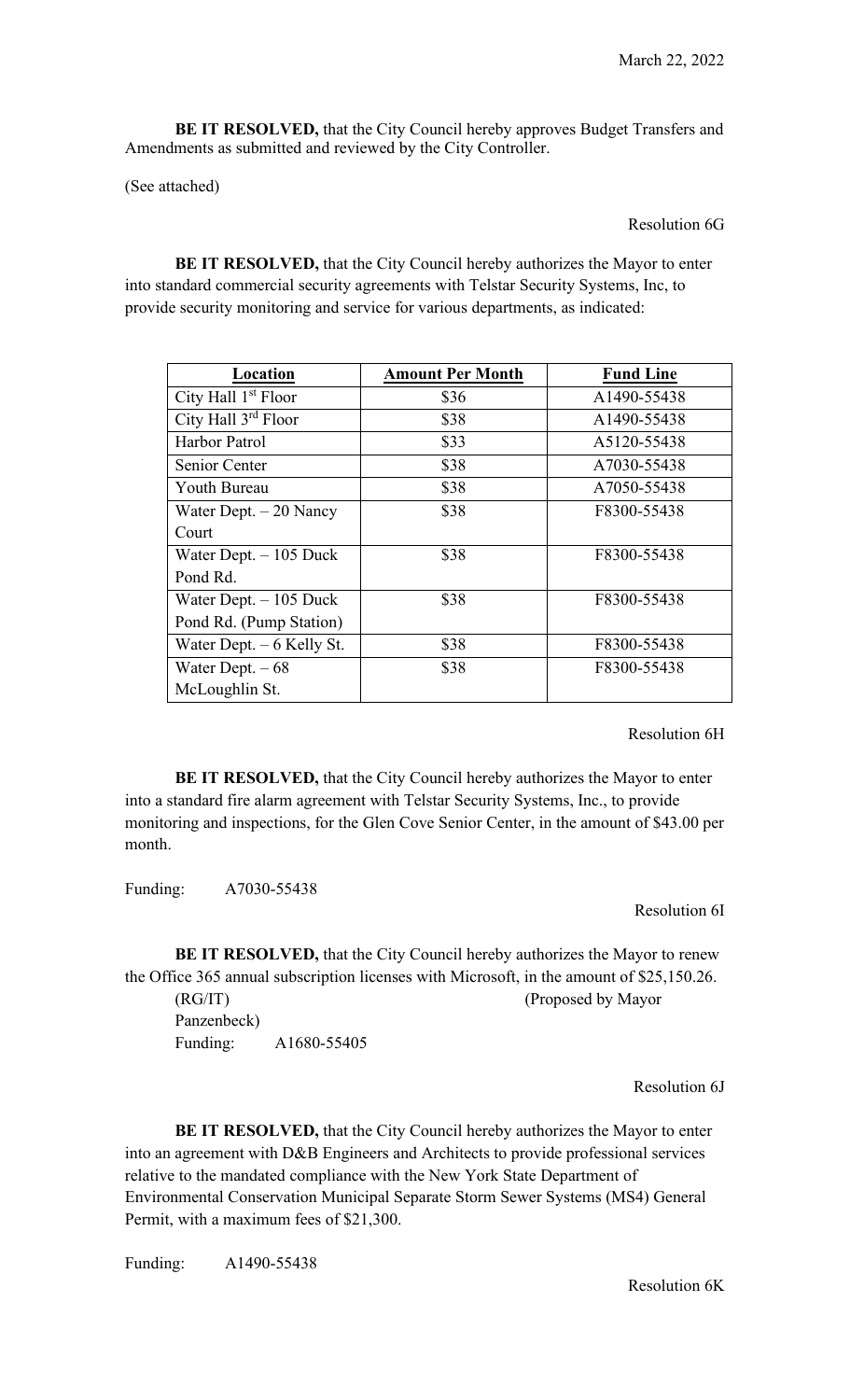**BE IT RESOLVED,** that the City Council hereby authorizes the Mayor to enter into an agreement with PCI, LLC, to upgrade the City's tax collection software system, at a one time cost of \$13,800.

Funding: H1220-95000-1202

Resolution 6L

**BE IT RESOLVED,** that the City Council hereby authorizes the purchase of two (2) high back swivel chairs with arms, from Exemplis, LLC (Waldner's), in the amount of \$387.36.

Funding: F8300-54360

Resolution 6M

**BE IT RESOLVED,** that the City Council hereby authorizes the Mayor to enter into an agreement with H2M Architects & Engineers, to provide engineering services for five year cathodic tank inspection, annual chemical bulk storage compliance audit and revising the spill Prevention Report at Duck Pond Road and Nancy Court, in the amount of \$3,000.

Funding: F8300-55438

Resolution 6N

**BE IT RESOLVED,** that the City Council hereby authorizes the Mayor to enter into an agreement with COMPLY Inc. to perform employment related drug and alcohol testing services at costs per the fee schedule, included in said agreement, for the term January 1, 2022 through December 31, 2026.

Funding: A1425-55438

**BE IT RESOLVED,** that the City Council hereby authorizes the Mayor to enter into an agreement with Urban Air Lake Grove to provide two hours of open play at a trampoline park for Glen Cove Youth Bureau Summer Program, at a cost of \$29.99 per person.

Funding: A7050-55448

Resolution 6P

**BE IT RESOLVED,** that the City Council hereby authorizes the Mayor to enter into an agreement with Xplor Family Fun Center for two hours of unlimited activities for Glen Cove Youth Bureau Summer Program, at the rate of \$20.00 per person.

Funding: A7050-55448

Resolution 6Q

**BE IT RESOLVED,** that the City Council hereby authorizes the Long Island Kennel Club and Ladies Kennel Association of America to hold a sanctioned "B Match" dog show on September 18, 2022, at Garvies Point Park, Gavies Point Road.

Resolution 6O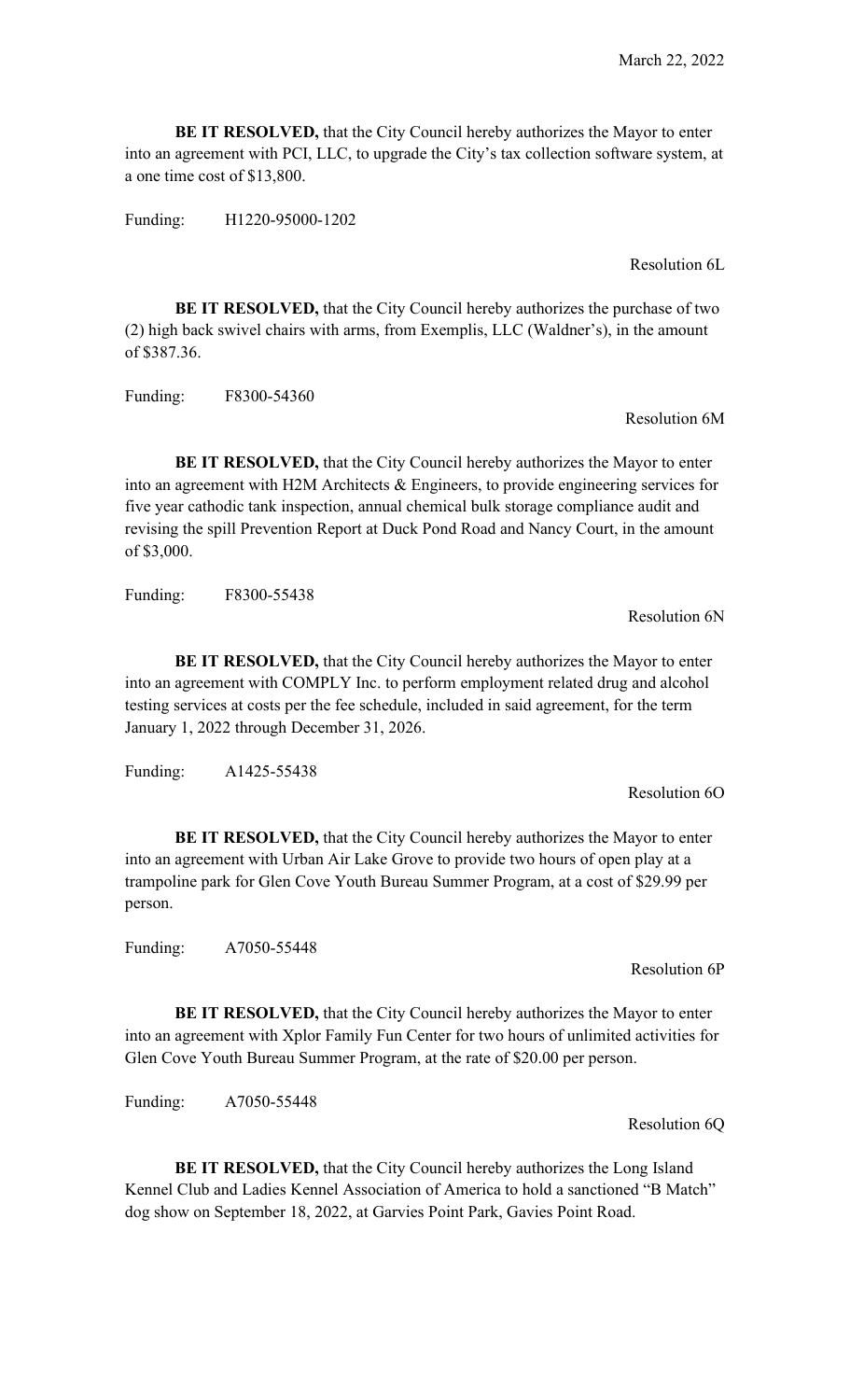#### Resolution 6R

**BE IT RESOLVED,** that the City Council hereby authorizes Amy Peters to hold Deep Roots Farmers Market, each Saturday, June 4 through November 19, 2022, at parking lot west of Beacon Condos (100 Garvies Point Road).

Resolution 6S

**BE IT RESOLVED,** that the City Council hereby authorizes Damion Stavredes to attend NYC ReLeaf Urban Forestry Workshop, March 25, 2022, in the amount of \$20.00.

Funding: A510-55553

#### Resolution 6T

**BE IT RESOLVED, that the City Council hereby authorizes Jenna Belfiore to** attend LI NYSAMPO Conference, March 30 and March 31, 2022, in the amount of \$127.29

Funding: A1310-55442

Resolution 6U

**BE IT RESOLVED,** that the City Council hereby authorizes Myriam Myrthil to attend Accounting Principles and Procedures class, April 13-14, 2022, in the amount of \$85.00.

Funding: A1310-55442

Resolution 6V

**BE IT RESOLVED,** that the City Council hereby authorizes the Mayor to enter into an intergovernmental agreement with The Village of Sea Cliff, in that the City of Glen Cove will provide fire and emergency medical (EMS) alarm dispatching services to the Village for a period of one year, commencing June 1, 2022 and terminating May 31, 2023, in exchange for the Village to pay the City a total of \$6,500, for said services.

Resolution 6W

**BE IT RESOLVED,** that the City Council hereby authorizes the Glen Cove Chamber of Commerce to erect twenty (20) lawn signs April 11, 2022 through April 26, 2022, to advertise annual "Culinary Delights".

Resolution 6X

**BE IT RESOLVED,** that the City Council hereby authorizes Greek Church of Holy Resurrection to hold their annual festival at Garvies Point, June 16, 2022 through June 19, 2022.

Councilman Maccarone seconded the motion. Resolutions 6A, 6B, 6C, 6D, 6E, 6F, 6G, 6H, 6I, 6J, 6K, 6L, 6M, 6N, 6O, 6P, 6Q, 6R, 6S, 6T, 6U, 6V, 6W, and 6X were unanimously adopted.